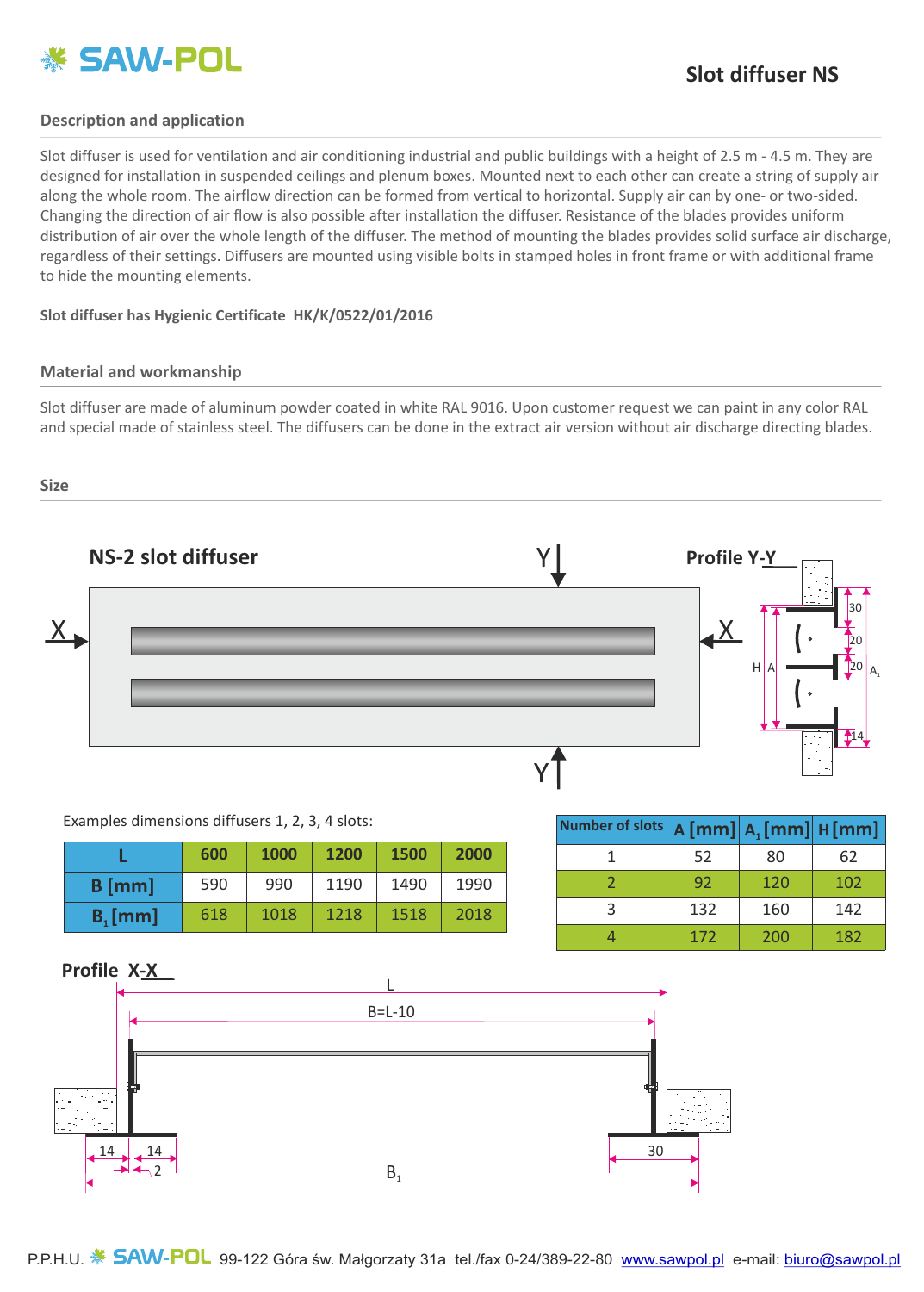

## **Air flow directions**



# **Accessories - plenum box and methods of assembly**

Plenum box is made of galvanized steel. On request it can be equipped with a damper control onto the connected spigot. The plenum box can be isolated inside with rubber (acoustic) or outside with mineral wool (thermal). In the standard height of the plenum box is adapted to size of the spigot or diffuser size (you can specify the height of the plenum box). We can produce plenum boxes for individual orders, for example with two spigots.





Visible assembly using screws and the mounting holes in the diffuser frame.

| Number of<br>slots  |     | 2   | 3   |     |
|---------------------|-----|-----|-----|-----|
|                     | 62  | 102 | 142 | 182 |
| <b>H</b> plenum box | 215 | 265 | 315 | 365 |
| φd                  | 123 | 158 | 198 | 248 |

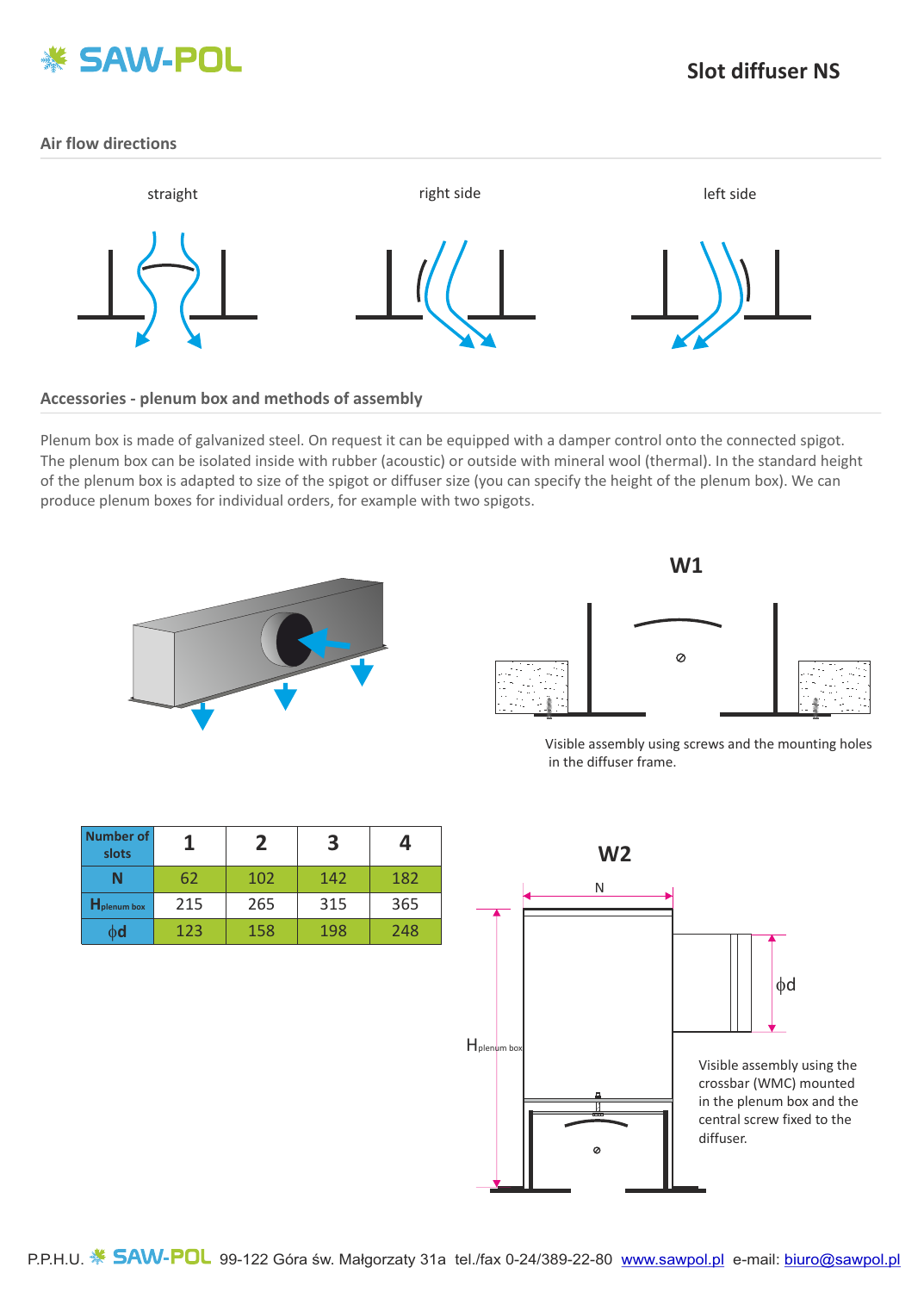

# **Technical data**



# **Marking:**

L [mm]-length of diffuser  $\Delta p$  [Pa]- pressure drop X [m]- air stream range  $L_{wa}$  [dB(A)]- acoustic power  $Q [m^3/h]$ - air volume flow

# **Diffuser 1-slotNS-1**



P.P.H.U. **5AW-POL** 99-122 Góra św. Małgorzaty 31a tel./fax 0-24/389-22-80 www.sawpol.pl e-mail: biuro@sawpol.pl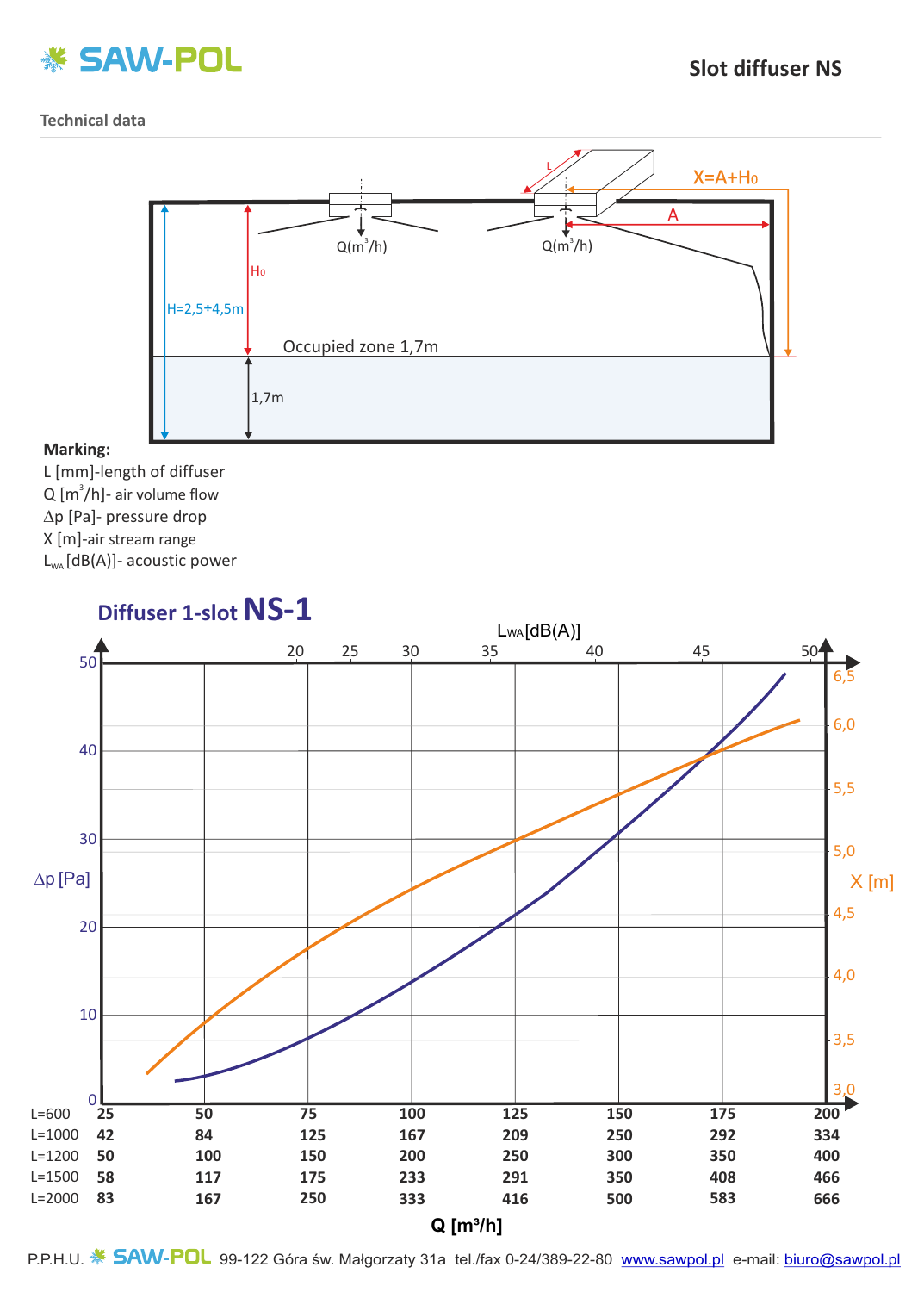



P.P.H.U. **5AW-POL** 99-122 Góra św. Małgorzaty 31a tel./fax 0-24/389-22-80 www.sawpol.pl e-mail: biuro@sawpol.pl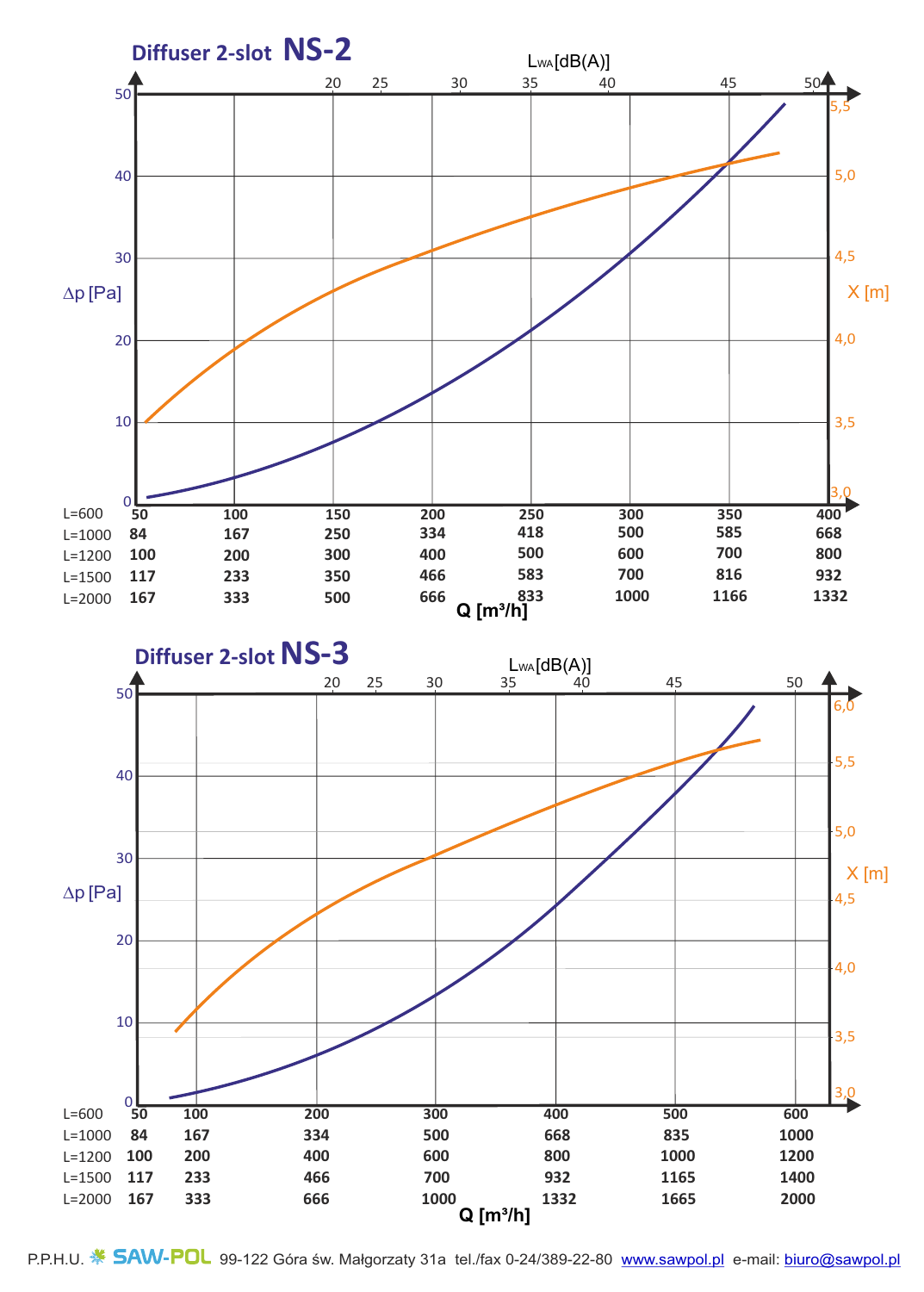

# **Slot diffuser NS**



## EXAMPLE

- diffuser 4-slots L=1200 [mm]
- air volume flow Q=800 m $\textsuperscript{3}/\textsf{h}$
- **Reading from the graph:**
- pressure drop in diffuse ∆p=14 Pa
- acoustic power (L=1200) LwA=31 dB
- air stream range X=4,8 m



P.P.H.U. **5AW-POL** 99-122 Góra św. Małgorzaty 31a tel./fax 0-24/389-22-80 www.sawpol.pl e-mail: biuro@sawpol.pl